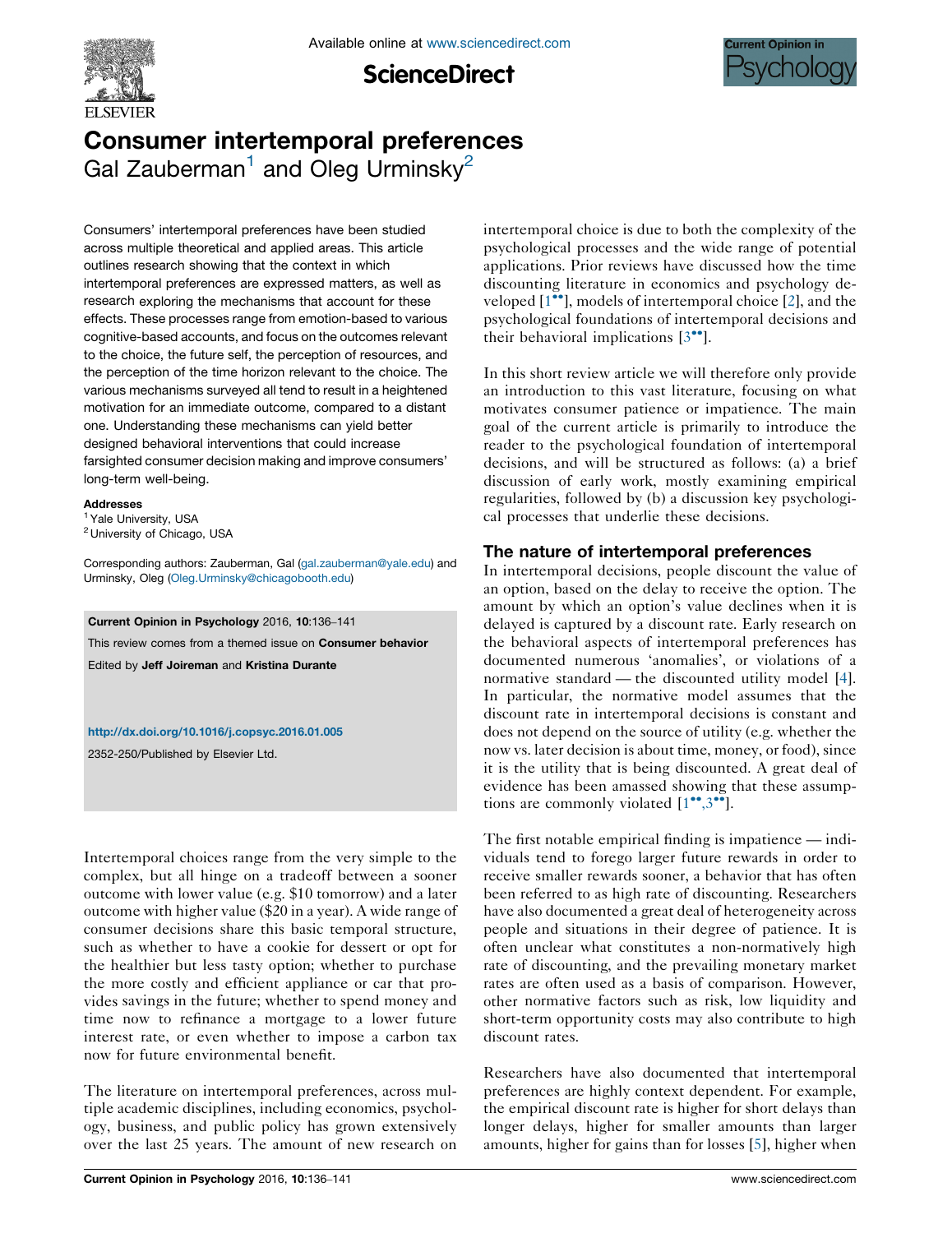delaying a current amount than when expediting a future amount [[6,7](#page-4-0)], higher when expressed in terms of delays rather than dates (e.g. on March 1st vs. in 6 months) [[8,9](#page-4-0)], and is often different for different resources (e.g. higher for future time than future money  $[10^{\bullet \bullet}])$  $[10^{\bullet \bullet}])$  $[10^{\bullet \bullet}])$ .

The empirical regularity that has received the most attention is the sensitivity of discount rates for a given delay to when that delay will occur. A large literature has demonstrated higher (annualized) discounting for delays of immediate outcomesthan for the same delay of a future outcome. That is, while people often require more to delay for one year than one month, the annualized (or per day) rate will typically be higher for shorter than longer periods. For example, Thaler [[5\]](#page-4-0) found median discounting over a set of values to be 345% over a one-month delay, 120% over a one-year delay, and only 19% over a 10-year delay. The implication of this sensitivity of discounting to time horizons is that preferences are time inconsistent, which would then result in preference rever-sals [\[11](#page-4-0)<sup>°</sup>]. For instance, a person who prefers \$1 today over \$2 in a week might nevertheless prefer \$2 in a year and one week over \$1 in a year. This tendency for higher discounting of present delays is often referred to as 'hyperbolic discounting,' 'declining impatience,' or 'present bias'.

## Psychological determinants of intertemporal choice

The early work documenting empirical regularities and violations of normativity provided an important step in our understanding of how people make intertemporal tradeoffs, but the psychological factors underlying time preferences were not of primary interest. More recently, research has shifted toward a more systematic study of the psychological determinants of intertemporal preferences.

It is important to note upfront that intertemporal preferences are complex and no single psychological mechanism could possibly explain all situations. Still, understanding the psychological underpinnings may result in a better understanding of intertemporal preferences and behavioral interventions that would influences preferences.

Emotional accounts. George Ainslie [[11](#page-4-0)<sup>°</sup>] noted the central role of impulsivity in intertemporal decisions. Loewenstein [[12\]](#page-4-0) argued that visceral factors, especially drive states (e.g. hunger), have a significant influence on intertemporal decisions, in particular because people often do not anticipate the influence of these factors on their decisions. Stimuli that are associated with such factors and can thus satisfy the particular state of deprivation (such as water when thirsty, etc.) are most likely to display impulsive preferences that are difficult to anticipate. In line with this affect based mechanism, Shiv and Fedorikhin [[13\]](#page-4-0) present evidence that the preference for an

affect-rich chocolate cake (with immediate benefits of taste) versus a more affect-poor fruit salad (with long-term benefits of health) increases when cognitive resources are low (e.g. under cognitive load), reducing people's ability to override impulsive tendencies. However, there is also evidence that the discounting of visceral rewards over short experienced delays, where impulsivity is likely to play the largest role, represents a different type of discounting, distinct from prospective discounting of future monetary rewards [\[14](#page-4-0)]. Differences in emotional states may also directly impact discounting, such as sad people being more impatient [[15\]](#page-4-0).

Goal proximity. Intertemporal choices may also represent a conflict between competing goals. Consistent with this possibility, Urminsky and Kivetz [[16\]](#page-4-0) document a 'mere token' effect, in which providing perceived progress on the immediacy goal (i.e. adding a small immediate amount to both the sooner-smaller and later-larger options) increases the later-goal motivation (choices of the later-larger option), particularly when choice conflict is high. More broadly, the preference for immediacy in time discounting parallels the goal gradient in motivation, in which nearer outcomes are more motivating  $[17,18\text{--}^{\bullet}].$  $[17,18\text{--}^{\bullet}].$  $[17,18\text{--}^{\bullet}].$ While some goal gradient results could be explained by discount rates, Urminsky and Goswami [[19\]](#page-4-0) independently manipulate goal completion and reward timing, and find evidence that goal gradient effects may contribute to elicited time discounting.

Connectedness. Intertemporal choices involve a tradeoff between costs and benefits to the present and future self. Parfit [\[20](#page-4-0)] argued that people who see their present and future selves as the same person should normatively weight delayed outcomes more highly than if they see the future self as fundamentally different, almost like another person. Recent empirical research suggests that the degree of psychological 'connectedness' people have with their future self (i.e. the perceived stability of their identity [[21\]](#page-4-0)) relates to their motivation to forego immediate consumption and benefit the future self  $[22^{\circ}, 23^{\circ\circ}]$  $[22^{\circ}, 23^{\circ\circ}]$  $[22^{\circ}, 23^{\circ\circ}]$ . Neural-activation approximations of connectedness correlate with discount rates  $[24]$  $[24]$ , and people who have been made to feel more connected to their future selves exhibit lower discount rates [[23](#page-4-0)<sup>••</sup>].

Differences in perceived connectedness over time can also help explain hyperbolic discounting [[22](#page-4-0)°], as both patience and connectedness to the future self decline more over time from the present than from a future starting point.

Mental representation. The way in which options are mentally represented seems to play a key role in intertemporal choices. Construal Level Theory [\[25](#page-4-0)] argues that evaluations of the near future are more concrete, whereas the evaluations of future outcomes are more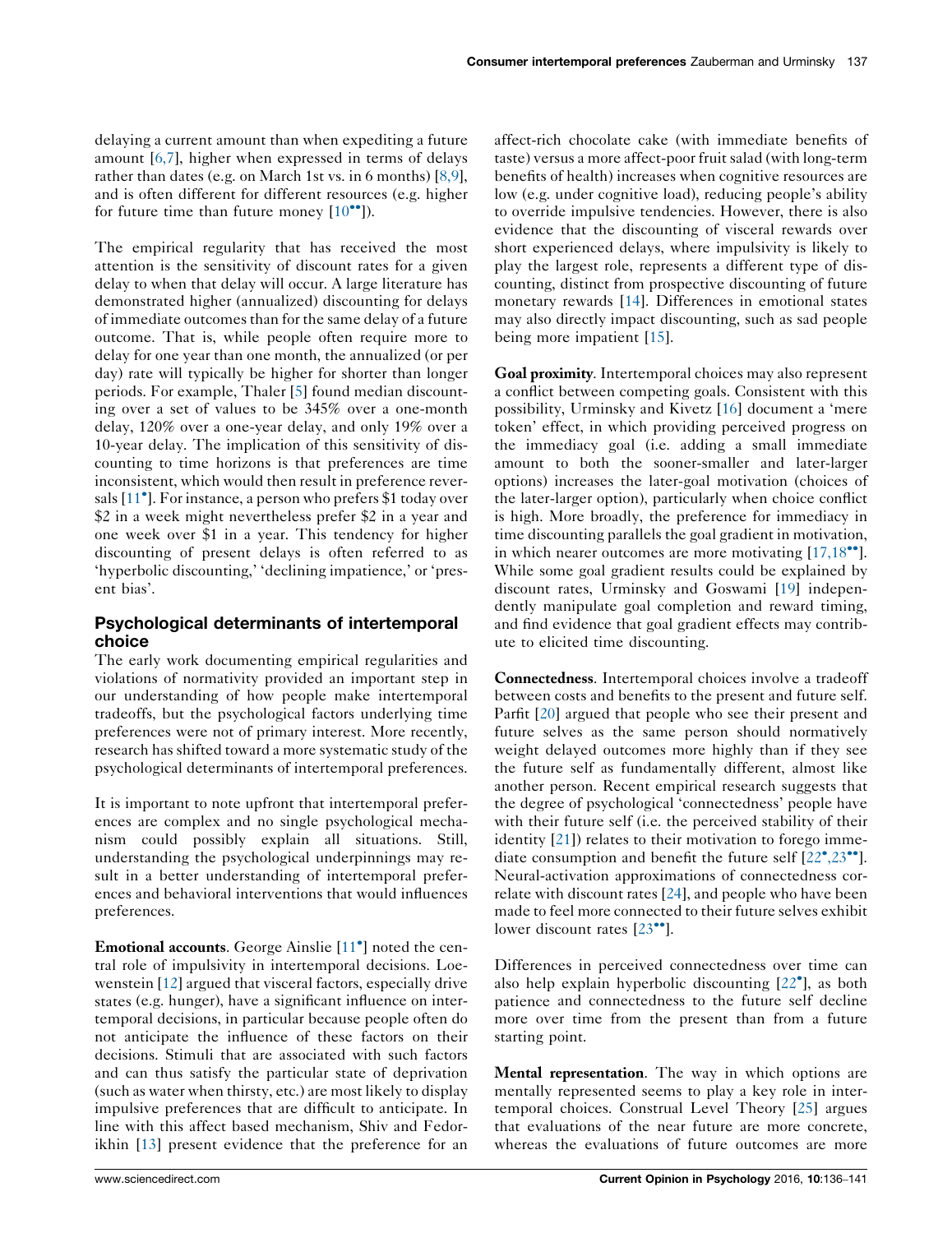abstract. The level of representation can then affect intertemporal preferences, as abstract mental construal leads to greater ability to compare non-alignable differences [[26\]](#page-4-0), to more self-control [[27\]](#page-4-0) and less present-bias [\[10](#page-4-0)<sup>\*\*</sup>[,28](#page-4-0)]. Malkoc and Zauberman [[10](#page-4-0)<sup>\*\*</sup>] also demonstrated that the greater concreteness of outcomes in the near future, compared to the distant future, contributes to higher discounting in delay versus expedite decisions. When considering whether to delay a DVD available today, the reduction in enjoyment from watching it later is more vivid than the gain in enjoyment when considering whether to expedite the receipt of a DVD originally expected next month [\[28](#page-4-0)]. These differences in representations are malleable, and mentally simulating future outcomes moderates the standard temporal construal effects by changing the weight of the different attributes [\[29](#page-4-0)].

Opportunity costs. In those intertemporal decisions where the tradeoff is implicit (e.g. whether or not to purchase, which trades-off spending money now vs. saving for the future), people may also have an incomplete representation, and fail to appreciate the more remote future consequences of their choices, contributing to present bias. Recent research has shown that people often fail to take into account unspecified opportunity costs of their decisions [[30,31](#page-4-0)], and both connectedness to the future self and discount rates better predict consumer spending choices when opportunity costs are made salient [\[32](#page-4-0)<sup>\*</sup>], see Figure 1. Zauberman [\[33](#page-4-0)] shows that the failure to consider future switching costs is also associated with consumer lock-in. That is, a consumer buys boots at Zappos.com, without realizing that the next time they buy a pair it will be easier to go back there, compared to

the competition. This future effort is being discounted, making them subsequently more likely to go back to Zappos.com than they had initially anticipated.

Resource slack. More broadly, Slack Theory [\[10](#page-4-0)<sup>\*\*</sup>] argues that the perceived level of available resources, or 'slack', influences intertemporal preference. Slack is 'the perceived surplus of a given resource available to complete a focal task without causing failure to achieve goals associated with competing uses of the same resource'  $[10^{\bullet\bullet}]$  $[10^{\bullet\bullet}]$ . For example, Zauberman and Lynch [\[10](#page-4-0)<sup>••</sup>] show that intertemporal preferences, including overall discount rates, the extent of hyperbolic discounting, and differences in discounting between resources (i.e. time and money) can be explained by differences in perceived slack over time. They show that because people generally believe that they will have more slack in the future (e.g. I expect to be much less busy in 3 months than I am now), and because the perceived increase in slack is greater for time than for money (how much more free time I will have in 3 months shows more growth than how much more money I expect to have in 3 months), people also tend to discount time more than money. This theory also predicts that people will show negative time discounting, preferring to complete a task or take on an expense now rather than later, when they expect less slack in the future than the present.

Time perception. While the cognitive mechanisms mentioned so far have centered on how people perceive the value of alternatives, recent work has started to explore the role of how the time horizon (delay) itself is perceived and considered. The role of time in intertemporal decisions could be conceptualized in terms of the weight



Joint effect of connectedness and opportunity cost salience (rank first = high; choose first = low) on price sensitivity (choosing the more expensive option). People are most likely to prioritize saving over spending when they are connected to the future self, thinking about tradeoffs, and making choices about less strongly desired products.

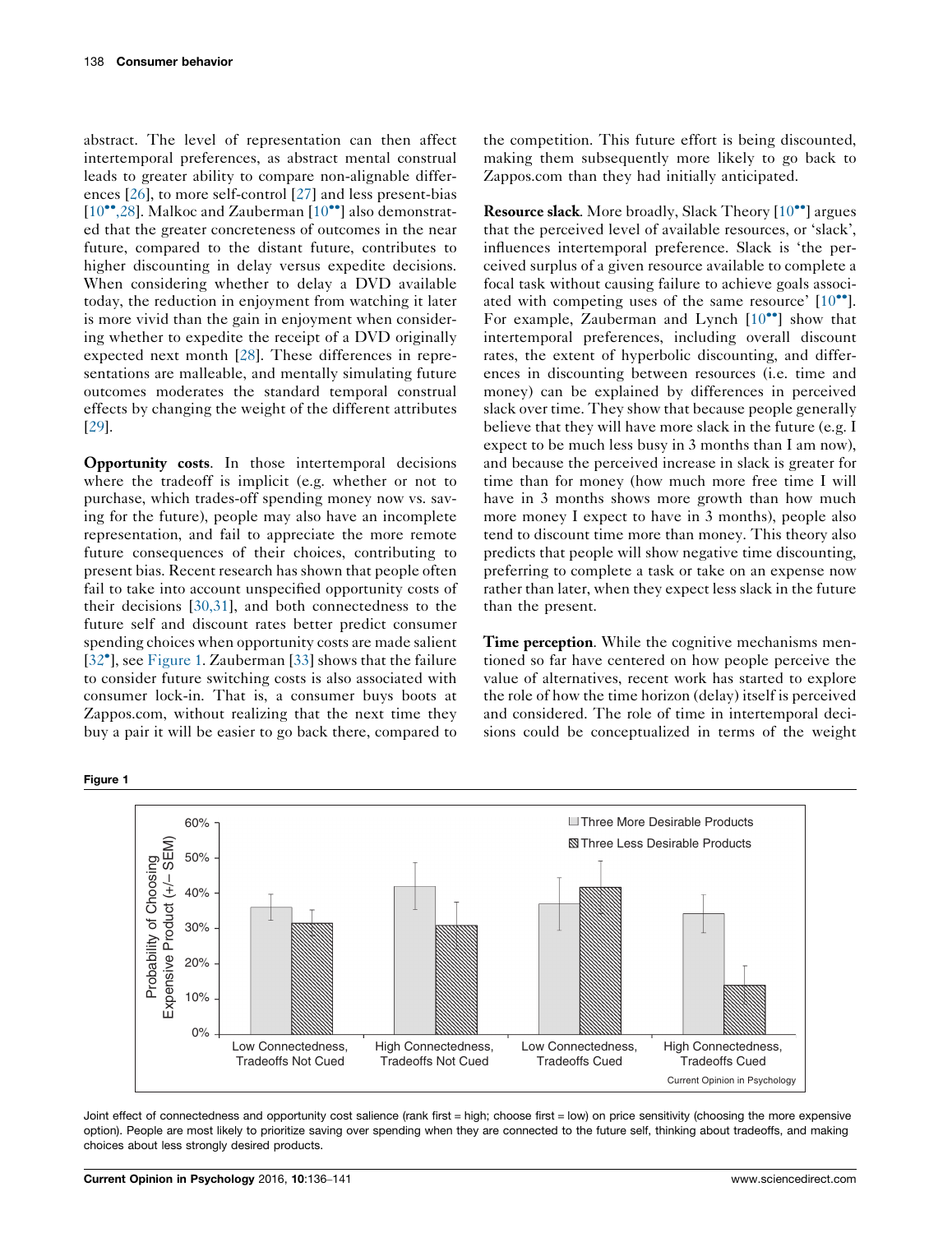<span id="page-3-0"></span>



The rate of discounting calculated based on objective and subjective time. The figure shows classic hyperbolic discounting with respect to objective time, but a near-constant rate of discounting with respect to subjective time.

given to the time delay versus the value being delayed [\[34,35\]](#page-4-0), as well as the way in which time is actually subjectively perceived [[36](#page-4-0)<sup>\*\*</sup>[,37,38\]](#page-4-0).

Zauberman et al. [[36](#page-4-0)<sup>••</sup>] empirically demonstrated that people's perception of future time durations follows a standard nonlinear psychophysical function rather than a linear mapping to calendar time, which can account for observed hyperbolic discounting (see Figure 2). Furthermore, those individuals who perceived a given future duration as longer discounted outcomes over that duration more steeply, compared to those who perceived the delay as shorter [[37\]](#page-4-0).

Factors that change the perceived length of a given delay also have been found to change the level of discounting over the same duration. Zauberman et al.  $[36\text{''}]$  $[36\text{''}]$  $[36\text{''}]$  found that asking people to judge expected durations of various tasks (e.g. learning a new language, or painting a house), makes people more sensitive to time and more linear in their perceptions, and they therefore show less hyperbolic discounting. Kim et al. [[37\]](#page-4-0) applied the relationship between spatial distance and temporal distance, where people judge a given delay to be longer when it is associated with a longer spatial distance than a shorter one (e.g. a far-away vs. nearby location). They then showed that the subjectively longer time judgments are associated with more discounting. Following a similar logic, Kim and Zauberman [[39\]](#page-4-0) showed that because individuals perceive a given future time duration to be longer when they are exposed to sexual cues, they were more impatient for immediate monetary rewards when sexually aroused. In sum, these findings establish that the way people perceive future time itself is an important factor in how they form their intertemporal preferences (for brain imaging evidence, see Cooper et al. [[40\]](#page-5-0)).

#### **Conclusions**

Gaining a better understanding how people form intertemporal preferences has been of great interest across multiple theoretical and applied areas because of its direct relevance to a wide range of real-world behaviors. Prior research has found that intertemporal preferences relate to people's savings behaviors  $[41^\bullet, 42]$  $[41^\bullet, 42]$ , consumer self-control and purchase decisions [\[32](#page-4-0)°[,43](#page-4-0)-45], employment decisions [[46](#page-5-0)], educational investment [\[47,48\]](#page-5-0), energy conservation [\[49](#page-5-0)], and health behaviors and outcomes [\[50](#page-5-0)–52] (see Urminsky and Zauberman [[3](#page-4-0)<sup>\*\*</sup>] for a full integrative review).

This article provided a brief overview of the underlying psychological mechanisms that drive intertemporal preferences. The mechanisms outlined range from emotionbased to cognitive, and relate to the decision context, mental representations, how people think about their future self and their goals, the perception of resources and outcomes, and the perception of the time horizon relevant to the choice.

While intertemporal preferences are inherently multiply determined, a great deal of progress has been made in recent years in understanding the processes involved in intertemporal decisions. What is common across the various factors influencing intertemporal preferences is that all these mechanisms influence the relative attractiveness of achieving a present goal compared to a later more distant one.

Further research is needed to better understand how these different mechanisms interact in shaping intertemporal preferences, as well as the mapping between time preferences and how people make relevant real-world decisions [[53](#page-5-0)- ]. While key pieces of the puzzle have been identified, much work remains to develop a comprehensive theory that will enable us to predict under what conditions people will be most likely to make farsighted choices, in their long-term self-interest. This will result in better-designed behavioral interventions that could improve consumer decision making and well-being.

### Conflict of interest statement

Nothing declared.

#### References and recommended reading

Papers of particular interest, published within the period of review, have been highlighted as:

- of special interest
- •• of outstanding interest
- 1. Frederick S, Loewenstein G, [O'Donoghue](http://refhub.elsevier.com/S2352-250X(16)00007-5/sbref0005) T: Time discounting and time [preference:](http://refhub.elsevier.com/S2352-250X(16)00007-5/sbref0005) a critical review. J Econ Lit 2002,
- --40[:351-401.](http://refhub.elsevier.com/S2352-250X(16)00007-5/sbref0005)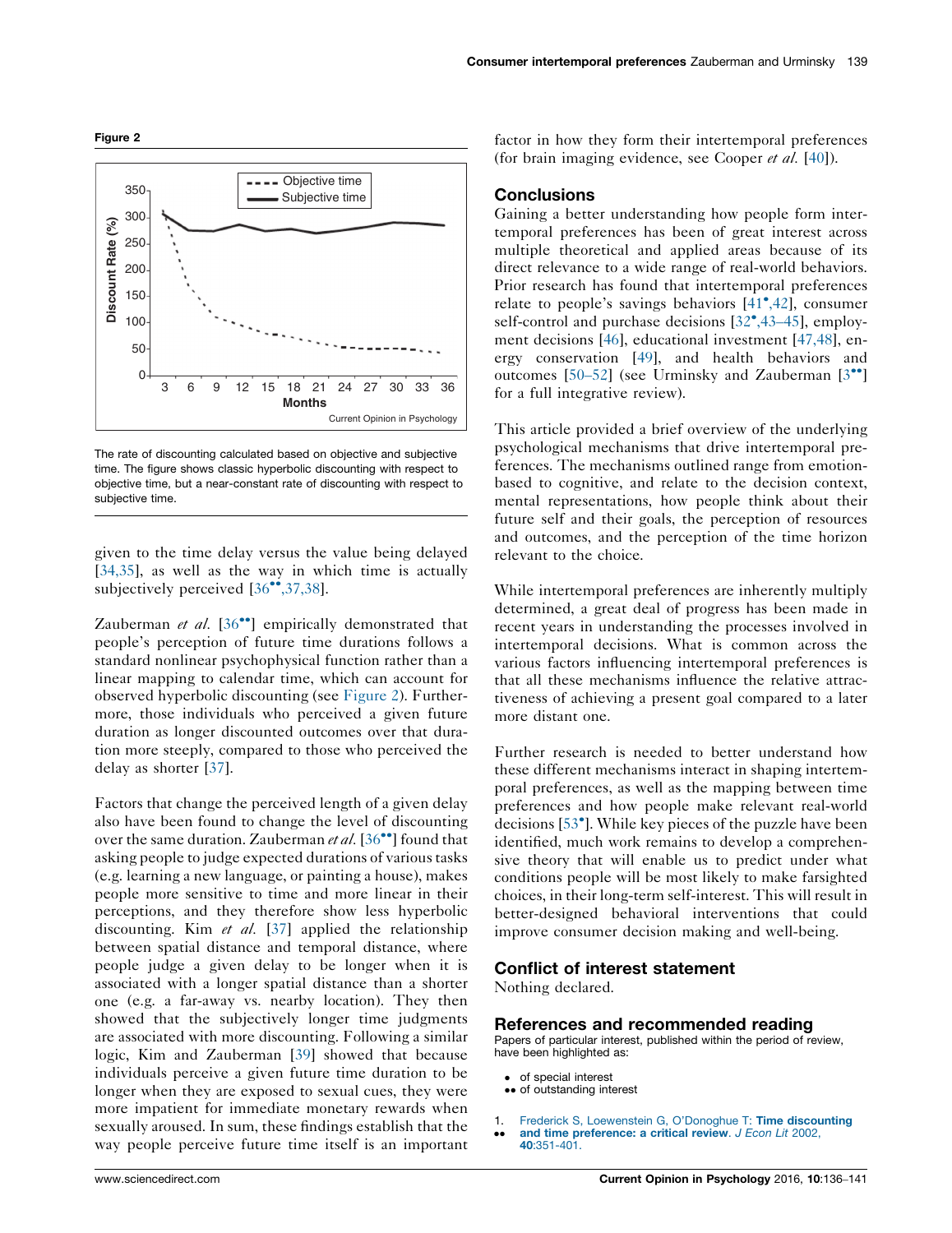<span id="page-4-0"></span>A detailed review of the development of the time discounting literature in economics and psychology, with an emphasis on synthesizing results and contrasting economic and psychological accounts.

- 2. Read D: [Intertemporal](http://refhub.elsevier.com/S2352-250X(16)00007-5/sbref0010) choice. In The Blackwell Handbook of [Judgment](http://refhub.elsevier.com/S2352-250X(16)00007-5/sbref0010) and Decision Making. Edited by Koehler DJ, Harvey N. Oxford: [Blackwell;](http://refhub.elsevier.com/S2352-250X(16)00007-5/sbref0010) 2004:[424-443.](http://refhub.elsevier.com/S2352-250X(16)00007-5/sbref0010)
- 3. Urminsky O, Zauberman G: In The Psychology of [Intertemporal](http://refhub.elsevier.com/S2352-250X(16)00007-5/sbref0015)
- $\bullet$  $\bullet$ [Preferences.](http://refhub.elsevier.com/S2352-250X(16)00007-5/sbref0015) Edited by Wu G, Keren G. Blackwell Handbook of Judgment and Decision Making, Wiley-Blackwell; 2016. (forthcoming).

A review of contemporary work on time discounting, with detailed analysis of measurement, psychological determinants, and implications of discounting for decision making.

- 4. Samuelson Paul A: A note on [measurement](http://refhub.elsevier.com/S2352-250X(16)00007-5/sbref0020) of utility. Rev Econ Stud 1937, 40[:155-161.](http://refhub.elsevier.com/S2352-250X(16)00007-5/sbref0020)
- 5. Thaler RH: Some [empirical](http://refhub.elsevier.com/S2352-250X(16)00007-5/sbref0025) evidence on dynamic [inconsistency](http://refhub.elsevier.com/S2352-250X(16)00007-5/sbref0025). Econ Lett 1981, 8:201-207.
- 6. Loewenstein G: Frames of Mind in [Intertemporal](http://refhub.elsevier.com/S2352-250X(16)00007-5/sbref0030) Choice. Carnegie Mellon University Research [Showcase,](http://refhub.elsevier.com/S2352-250X(16)00007-5/sbref0030) Paper 92. 1988.
- 7. Malkoc SA, [Zauberman](http://refhub.elsevier.com/S2352-250X(16)00007-5/sbref0035) G: Deferring versus expediting [consumption:](http://refhub.elsevier.com/S2352-250X(16)00007-5/sbref0035) the effect of outcome concreteness on [sensitivity](http://refhub.elsevier.com/S2352-250X(16)00007-5/sbref0035) to time horizon. J Marketing Res 2006, 43:618-627.
- 8. LeBoeuf RA: [Discount](http://refhub.elsevier.com/S2352-250X(16)00007-5/sbref0040) rates for time versus dates: the sensitivity of discounting to [time-interval](http://refhub.elsevier.com/S2352-250X(16)00007-5/sbref0040) description. J [Marketing](http://refhub.elsevier.com/S2352-250X(16)00007-5/sbref0040) Res 2006, 43:59-72.
- 9. Read D, [Frederick](http://refhub.elsevier.com/S2352-250X(16)00007-5/sbref0045) S, Orsel B, Rahman J: Four score and seven years from now: the date/delay effect in temporal [discounting](http://refhub.elsevier.com/S2352-250X(16)00007-5/sbref0045). Manage Sci 2005, 51[:1326-1335.](http://refhub.elsevier.com/S2352-250X(16)00007-5/sbref0045)
- 10. [Zauberman](http://refhub.elsevier.com/S2352-250X(16)00007-5/sbref0050) G, Lynch JG: Resource slack and propensity to
- $\bullet$  $\bullet$ **discount delayed [investments](http://refhub.elsevier.com/S2352-250X(16)00007-5/sbref0050) of time versus money**. J Exp<br>[Psychol:](http://refhub.elsevier.com/S2352-250X(16)00007-5/sbref0050) Gener 2005, **134**:23-37.

This research demonstrates that people discount delayed outcomes as a result of perceived changes over time in supplies of slack. Slack is the perceived surplus of a given resource available to complete a focal task. Perceived slack determine the extent and the pattern of delay discounting, including hyperbolic discounting. They use this framework to explain differential propensity to delay investments and receipts of time and money.

11. Ainslie G: Specious reward: a [behavioral](http://refhub.elsevier.com/S2352-250X(16)00007-5/sbref0055) theory of  $\bullet$ [impulsiveness](http://refhub.elsevier.com/S2352-250X(16)00007-5/sbref0055) and impulse control. Psychol Bull 1975,

82[:463-496.](http://refhub.elsevier.com/S2352-250X(16)00007-5/sbref0055) A seminal paper that posited a link between research in animal behavior on time inconsistency and human impatience and self-control, using a hyperbolic discounting model of behavior.

- 12. [Loewenstein](http://refhub.elsevier.com/S2352-250X(16)00007-5/sbref0060) GF: Out of control: visceral influences on behavior. Organ Behav Hum Decis Process 1996, 65[:272-292.](http://refhub.elsevier.com/S2352-250X(16)00007-5/sbref0060)
- 13. Shiv B, [Fedorikhin](http://refhub.elsevier.com/S2352-250X(16)00007-5/sbref0065) A: Heart and mind in conflict: the interplay of affect and cognition in [consumer](http://refhub.elsevier.com/S2352-250X(16)00007-5/sbref0065) decision making. J Consum Res 1999, 26[:278-292.](http://refhub.elsevier.com/S2352-250X(16)00007-5/sbref0065)
- 14. Jimura K, [Myerson](http://refhub.elsevier.com/S2352-250X(16)00007-5/sbref0070) J, Hilgard J, Keighley J, Braver TS, Green L: Domain [independence](http://refhub.elsevier.com/S2352-250X(16)00007-5/sbref0070) and stability in young and older adults' [discounting](http://refhub.elsevier.com/S2352-250X(16)00007-5/sbref0070) of delayed rewards. Behav Process 2011, 87[:253-259.](http://refhub.elsevier.com/S2352-250X(16)00007-5/sbref0070)
- 15. Lerner JS, Li Y, Weber EU: The [financial](http://refhub.elsevier.com/S2352-250X(16)00007-5/sbref0075) costs of sadness. [Psychol](http://refhub.elsevier.com/S2352-250X(16)00007-5/sbref0075) Sci 2012, 23:72-79.
- 16. Urminsky O, Kivetz R: Scope [insensitivity](http://refhub.elsevier.com/S2352-250X(16)00007-5/sbref0080) and the 'mere token' effect. J [Marketing](http://refhub.elsevier.com/S2352-250X(16)00007-5/sbref0080) Res 2011, 48:282-295.
- 17. Hull CL: The [goal-gradient](http://refhub.elsevier.com/S2352-250X(16)00007-5/sbref0085) hypothesis and maze learning. [Psychol](http://refhub.elsevier.com/S2352-250X(16)00007-5/sbref0085) Rev 1932, 39:25.
- 18. -- Kivetz R, Urminsky O, Zheng Y: The [goal-gradient](http://refhub.elsevier.com/S2352-250X(16)00007-5/sbref0090) hypothesis resurrected: purchase [acceleration,](http://refhub.elsevier.com/S2352-250X(16)00007-5/sbref0090) illusionary goal progress,

and [customer](http://refhub.elsevier.com/S2352-250X(16)00007-5/sbref0090) retention. J Marketing Res 2006, 43:39-58.<br>Demonstrates goal gradient behaviors in humans in the context of<br>incentive programs, demonstrating that people are more motivated to when goal completion is nearer in time.

19. Urminsky O, [Goswami](http://refhub.elsevier.com/S2352-250X(16)00007-5/sbref0095) I: Impatient to Achieve or Impatient to Receive: How the Goal Gradient Effect [Underlies](http://refhub.elsevier.com/S2352-250X(16)00007-5/sbref0095) Time [Discounting](http://refhub.elsevier.com/S2352-250X(16)00007-5/sbref0095). University of Chicago Working Paper; 2016.

- 20. Parfit D: Reasons and Persons. Oxford, UK: Oxford [University](http://refhub.elsevier.com/S2352-250X(16)00007-5/sbref0100) [Press;](http://refhub.elsevier.com/S2352-250X(16)00007-5/sbref0100) 1984.
- 21. [Urminsky](http://refhub.elsevier.com/S2352-250X(16)00007-5/sbref0105) O, Bartels D, Giuliano P, Newman G, Puntoni S, Rips L: Choice and self: how [synchronic](http://refhub.elsevier.com/S2352-250X(16)00007-5/sbref0105) and diachronic identity shape choices and decision making. [Marketing](http://refhub.elsevier.com/S2352-250X(16)00007-5/sbref0105) Lett 2014, 25:281-291.
- 22. Bartels DM, Rips LJ: Psychological [connectedness](http://refhub.elsevier.com/S2352-250X(16)00007-5/sbref0110) and [intertemporal](http://refhub.elsevier.com/S2352-250X(16)00007-5/sbref0110) choice. J Exp Psychol Gen 2010, 139:49-69.
- 23. Bartels D, Urminsky O: On [intertemporal](http://refhub.elsevier.com/S2352-250X(16)00007-5/sbref0115) selfishness: the  $\bullet$ [perceived](http://refhub.elsevier.com/S2352-250X(16)00007-5/sbref0115) instability of identity underlies impatient [consumption](http://refhub.elsevier.com/S2352-250X(16)00007-5/sbref0115). J Consum Res 2011, 38:182-198.

This paper demonstrated that manipulating the perceived connectedness to one's future self changed people's time discounting.

- 24. [Ersner-Hershfield](http://refhub.elsevier.com/S2352-250X(16)00007-5/sbref0120) H, Garton MT, Ballard K, Samanez-Larkin GR, Knutson B: Don't stop thinking about [tomorrow:](http://refhub.elsevier.com/S2352-250X(16)00007-5/sbref0120) individual differences in future [self-continuity](http://refhub.elsevier.com/S2352-250X(16)00007-5/sbref0120) account for saving. [Judgment](http://refhub.elsevier.com/S2352-250X(16)00007-5/sbref0120) Decis Mak 2009, 4:280.
- 25. Liberman N, Trope Y: The role of feasibility and [desirability](http://refhub.elsevier.com/S2352-250X(16)00007-5/sbref0125) [considerations](http://refhub.elsevier.com/S2352-250X(16)00007-5/sbref0125) in near and distant future decisions: a test of temporal [construal](http://refhub.elsevier.com/S2352-250X(16)00007-5/sbref0125) theory. J Pers Soc Psychol 1998, 75:5.
- 26. Malkoc SA, Zauberman G, Ulu C: [Consuming](http://refhub.elsevier.com/S2352-250X(16)00007-5/sbref0130) now or later? The interactive effect of timing and attribute [alignability](http://refhub.elsevier.com/S2352-250X(16)00007-5/sbref0130). Psychol Sci 2005, 16[:411-417.](http://refhub.elsevier.com/S2352-250X(16)00007-5/sbref0130)
- 27. Fujita K, Trope Y, Liberman N, [Levin-Sagi](http://refhub.elsevier.com/S2352-250X(16)00007-5/sbref0135) M: Construal levels and self control. J Pers Soc Psychol 2006, 90[:351-367.](http://refhub.elsevier.com/S2352-250X(16)00007-5/sbref0135)
- 28. Malkoc SA, [Zauberman](http://refhub.elsevier.com/S2352-250X(16)00007-5/sbref0140) G, Bettman JR: Unstuck from the concrete: [carryover](http://refhub.elsevier.com/S2352-250X(16)00007-5/sbref0140) effects of abstract mindsets in [intertemporal](http://refhub.elsevier.com/S2352-250X(16)00007-5/sbref0140) preferences. Organ Behav Hum Decis Process 2010, 113[:112-126.](http://refhub.elsevier.com/S2352-250X(16)00007-5/sbref0140)
- 29. Zhao M, Hoeffler S, [Zauberman](http://refhub.elsevier.com/S2352-250X(16)00007-5/sbref0145) G: Mental simulation and preference consistency over time: the role of [process-versus](http://refhub.elsevier.com/S2352-250X(16)00007-5/sbref0145) [outcome-focused](http://refhub.elsevier.com/S2352-250X(16)00007-5/sbref0145) thoughts. J Marketing Res 2007:379-388.
- 30. Frederick S, Novemsky N, Wang J, Dhar R, Nowlis S: [Opportunity](http://refhub.elsevier.com/S2352-250X(16)00007-5/sbref0150) cost neglect. J Consum Res 2009, 36[:553-561.](http://refhub.elsevier.com/S2352-250X(16)00007-5/sbref0150)
- 31. Spiller SA: Opportunity cost [consideration](http://refhub.elsevier.com/S2352-250X(16)00007-5/sbref0155). J Consum Res 2011, 38[:595-610.](http://refhub.elsevier.com/S2352-250X(16)00007-5/sbref0155)
- 32. Bartels D, Urminsky O: To know and to care: how [awareness](http://refhub.elsevier.com/S2352-250X(16)00007-5/sbref0160) • and valuation of the future jointly shape consumer savings and<br>spending. J Consum Res 2015, 41[:1469-1485.](http://refhub.elsevier.com/S2352-250X(16)00007-5/sbref0160)<br>Using spending and savings decision, this paper demonstrates that time and valuation of the future jointly shape [consumer](http://refhub.elsevier.com/S2352-250X(16)00007-5/sbref0160) savings and

discounting predicts farsighted decision-making primarily when opportunity costs of current decisions are made salient. This helps to explain mixed results in the literature about whether time discounting relates to farsighted behaviors, in contexts where people may have failed to consider long-term consequences.

- 33. Zauberman G: The [intertemporal](http://refhub.elsevier.com/S2352-250X(16)00007-5/sbref0165) dynamics of consumer lockin. J Consum Res 2003, 30[:405-419.](http://refhub.elsevier.com/S2352-250X(16)00007-5/sbref0165)
- 34. Ebert JE, Prelec D: The fragility of time: [time-insensitivity](http://refhub.elsevier.com/S2352-250X(16)00007-5/sbref0170) and [valuation](http://refhub.elsevier.com/S2352-250X(16)00007-5/sbref0170) of the near and far future. Manage Sci 2007, 53[:1423-1438.](http://refhub.elsevier.com/S2352-250X(16)00007-5/sbref0170)
- 35. Scholten M, Read D: The psychology of [intertemporal](http://refhub.elsevier.com/S2352-250X(16)00007-5/sbref0175) tradeoffs. Psychol Rev 2010, 117[:925-944.](http://refhub.elsevier.com/S2352-250X(16)00007-5/sbref0175)
- 36. [Zauberman](http://refhub.elsevier.com/S2352-250X(16)00007-5/sbref0180) G, Kyu Kim B, Malkoc S, Bettman JR: Time -discounting and [discounting](http://refhub.elsevier.com/S2352-250X(16)00007-5/sbref0180) time: subjective time perception and [intertemporal](http://refhub.elsevier.com/S2352-250X(16)00007-5/sbref0180) preferences. J Marketing Res 2009, 46[:543-556.](http://refhub.elsevier.com/S2352-250X(16)00007-5/sbref0180)

This research shows that subjective perceptions of prospective duration are nonlinear and concave in objective time, consistent with psychophysical principles. This lack of sensitivity can explain hyperbolic discounting.

- 37. Kim BK, Zauberman G: Perception of [anticipatory](http://refhub.elsevier.com/S2352-250X(16)00007-5/sbref0185) time in temporal [discounting](http://refhub.elsevier.com/S2352-250X(16)00007-5/sbref0185). J Neurosci Psychol Econ 2009, 2:91.
- 38. Kim BK, [Zauberman](http://refhub.elsevier.com/S2352-250X(16)00007-5/sbref0190) G, Bettman JR: Space, time, and [intertemporal](http://refhub.elsevier.com/S2352-250X(16)00007-5/sbref0190) preferences. J Consum Res 2012, 39:867-880.
- 39. Kim BK, [Zauberman](http://refhub.elsevier.com/S2352-250X(16)00007-5/sbref0195) G: Can Victoria's Secret change the future? A subjective time perception account of [sexual-cue](http://refhub.elsevier.com/S2352-250X(16)00007-5/sbref0195) effects on [impatience](http://refhub.elsevier.com/S2352-250X(16)00007-5/sbref0195). J Exp Psychol Gen 2013, 142:328.